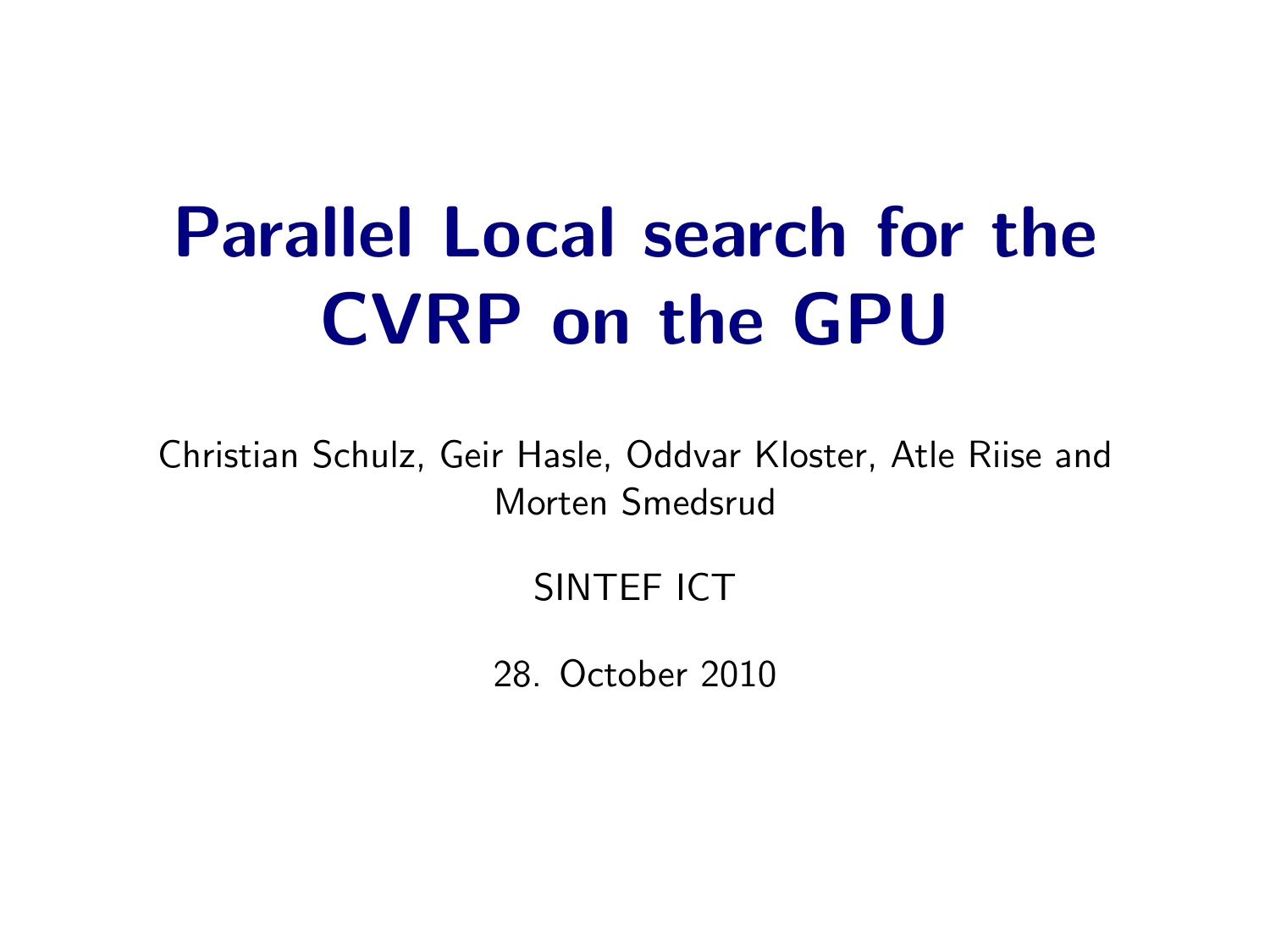| Outline | Motivation | CVRP & REFs<br>000 | GPU 3-opt<br>00000000000 | Summary<br>OΟ |
|---------|------------|--------------------|--------------------------|---------------|
|         |            | . .                |                          |               |

#### <span id="page-1-0"></span>**Outline**

- 1. [Motivation](#page-2-0)
- 2. [CVRP & REFs](#page-3-0)
- 3. [Three-opt on GPU](#page-7-0)
- 4. [Summary](#page-22-0)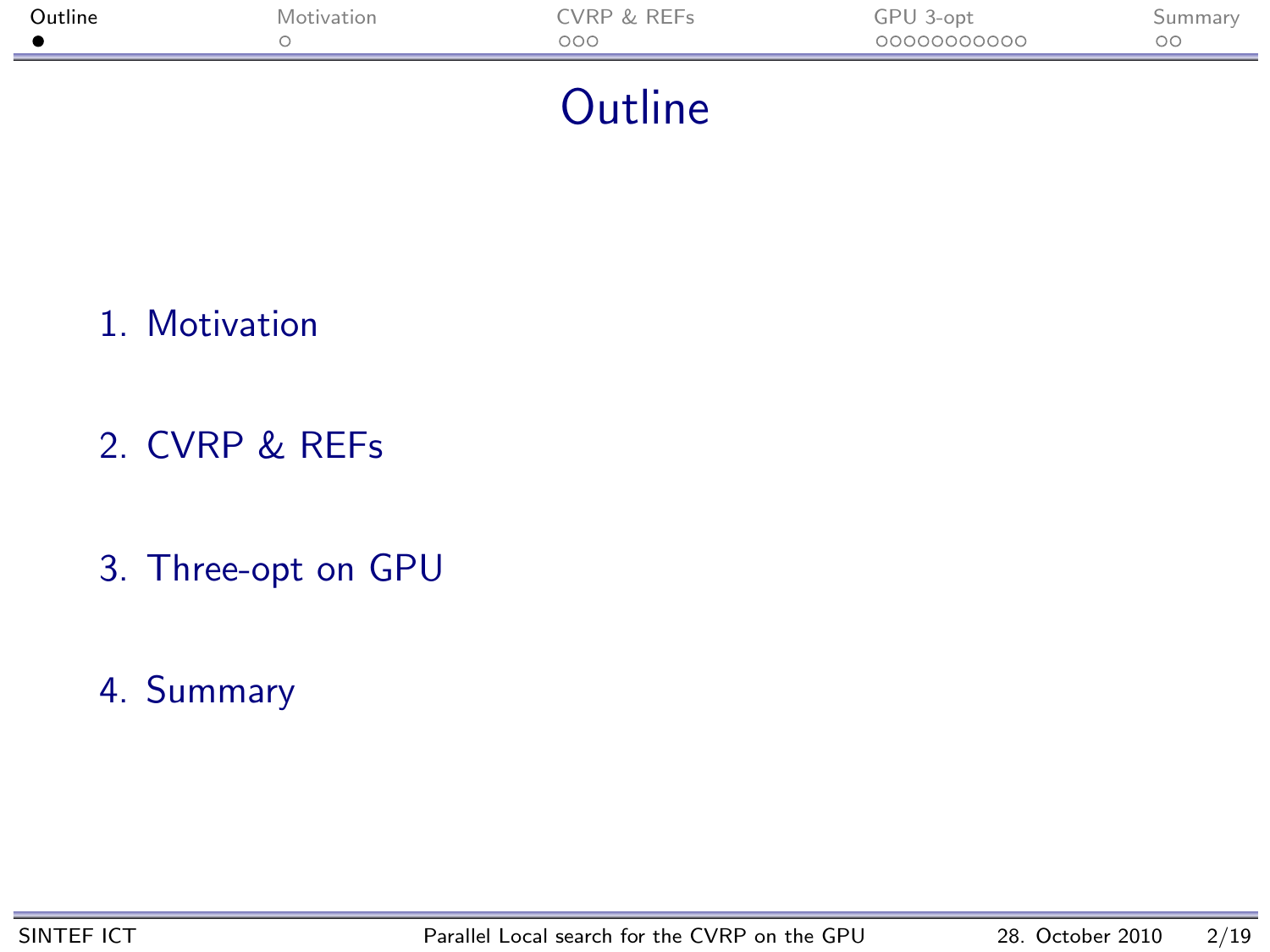| Jutline | Motivation<br>. | . vrp<br>レレレー<br>- | ⊸P⊡<br>1-opt | ummar |
|---------|-----------------|--------------------|--------------|-------|
|         |                 | ooo                | 00000000000  | ОC    |
|         |                 |                    |              |       |

## **Motivation**

### Vehicle Routing Problem

- Still gap between requirements and performance
- Variants of large neighborhood search, variable neighborhood search, iterated local search proven effective

#### Why parallelize local search

- Local search is an essential part of more advanced strategies such as metaheuristics
- Embarrassingly parallel: Moves independent from each other
- $\Rightarrow$  Potential for significant speed up

### Why GPU

- High computational power and memory bandwidth
- <span id="page-2-0"></span>• Cheap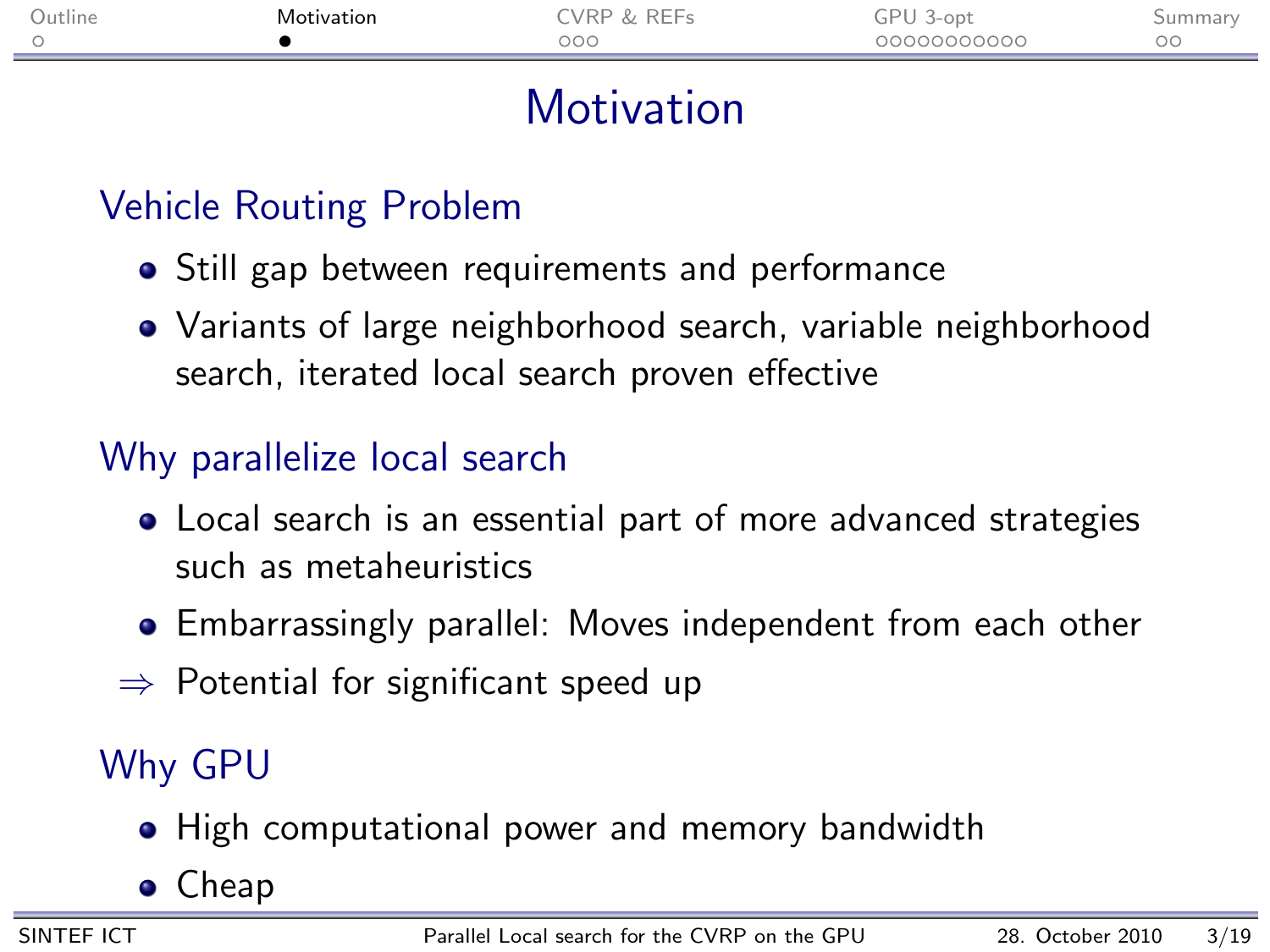| Outline | Motivation | CVRP & REFs<br>$\bullet$ | GPU 3-opt<br>00000000000 | Summary<br>$\circ\circ$ |
|---------|------------|--------------------------|--------------------------|-------------------------|
|         |            | Model                    |                          |                         |

## CVRP

- Given: depot & customer nodes, travelling costs, vehicle capacity, customer demands
- Wanted: Feasible route(s) with minimal length

## Model

- Based on paper "A Unified Modeling and Solution Framework for Vehicle Routing and Local Search-based Metaheuristics" by Stefan Irnich, INFORMS JOURNAL ON COMPUTING, Vol. 20, No. 2, Spring 2008, pp. 270-287
- Solution represented as a giant tour
- <span id="page-3-0"></span>Use of classical resource extension functions to model capacity  $constant \Rightarrow$  Constant time move evaluation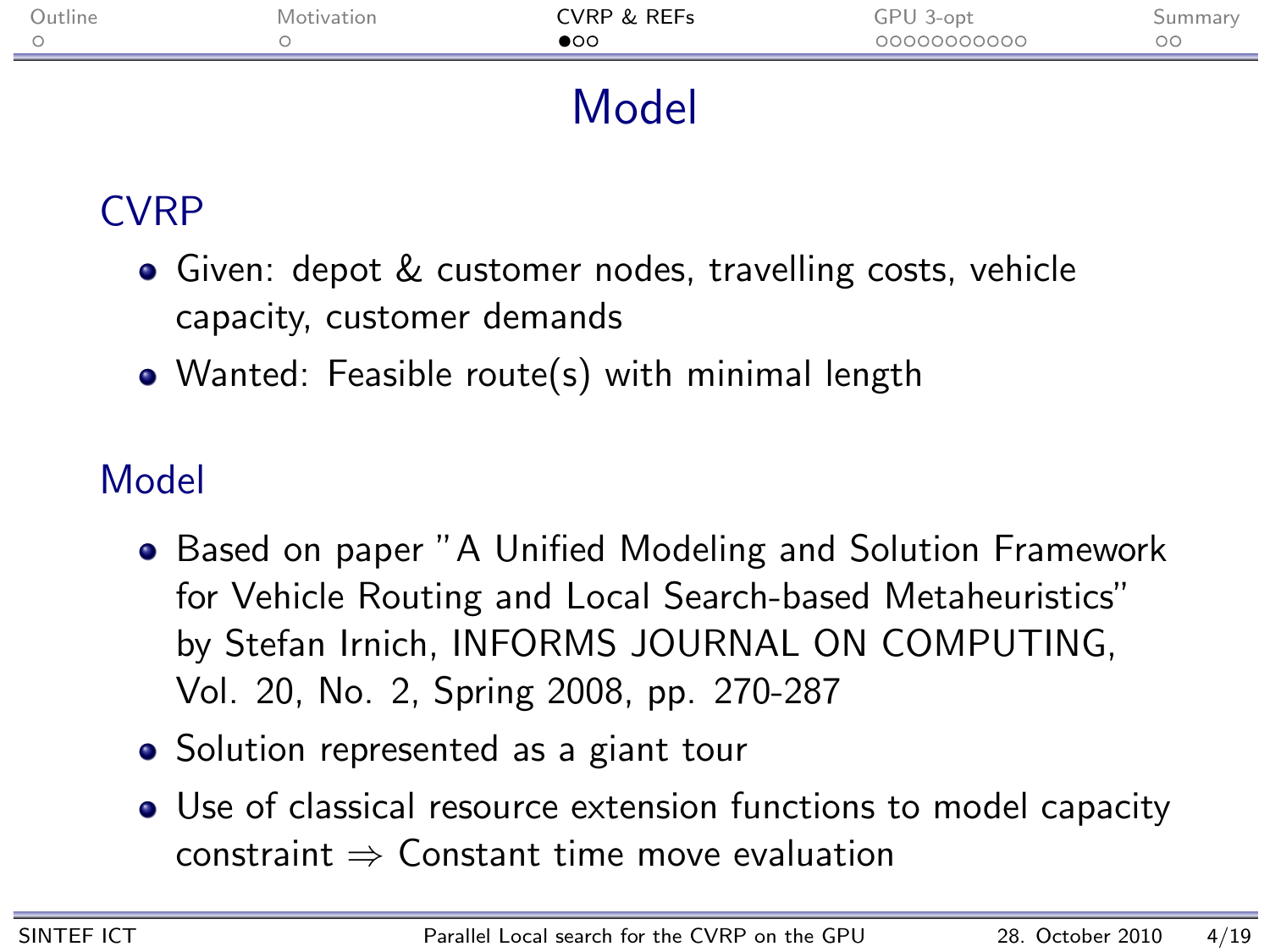| Jutline | <i>Aotivation</i> | <b>LVRP &amp; REFs</b> | ⊸PP<br>3-opt | bummar |
|---------|-------------------|------------------------|--------------|--------|
|         |                   | ಂ∙ಂ                    | 20000000000  | UU.    |
|         |                   |                        |              |        |

### Classical Resource extension function

- Resource vector  $\mathbf{T} \in \mathbb{R}^n$
- Each node has a associated resource interval  $[\mathsf{a}_i, \mathsf{b}_i]$
- $\bullet$  A classical REF models change in resource from *i* to *i*:  ${\mathbf f}_{ij}({\mathsf T})={\mathsf T}+{\mathbf t}_{ij}$  or  ${\mathsf f}_{ij}({\mathsf T})=\max({\mathbf a}_j,{\mathsf T}+{\mathbf t}_{ij})$
- $\bullet$  A path is feasible if for each node  $i$  there exists a resource vector  $\mathbf{T}_i \in [\mathbf{a}_i, \mathbf{b}_i]$  s.th.  $f_{i,i+1}({\bf T}_i) \le {\bf T}_{i+1}$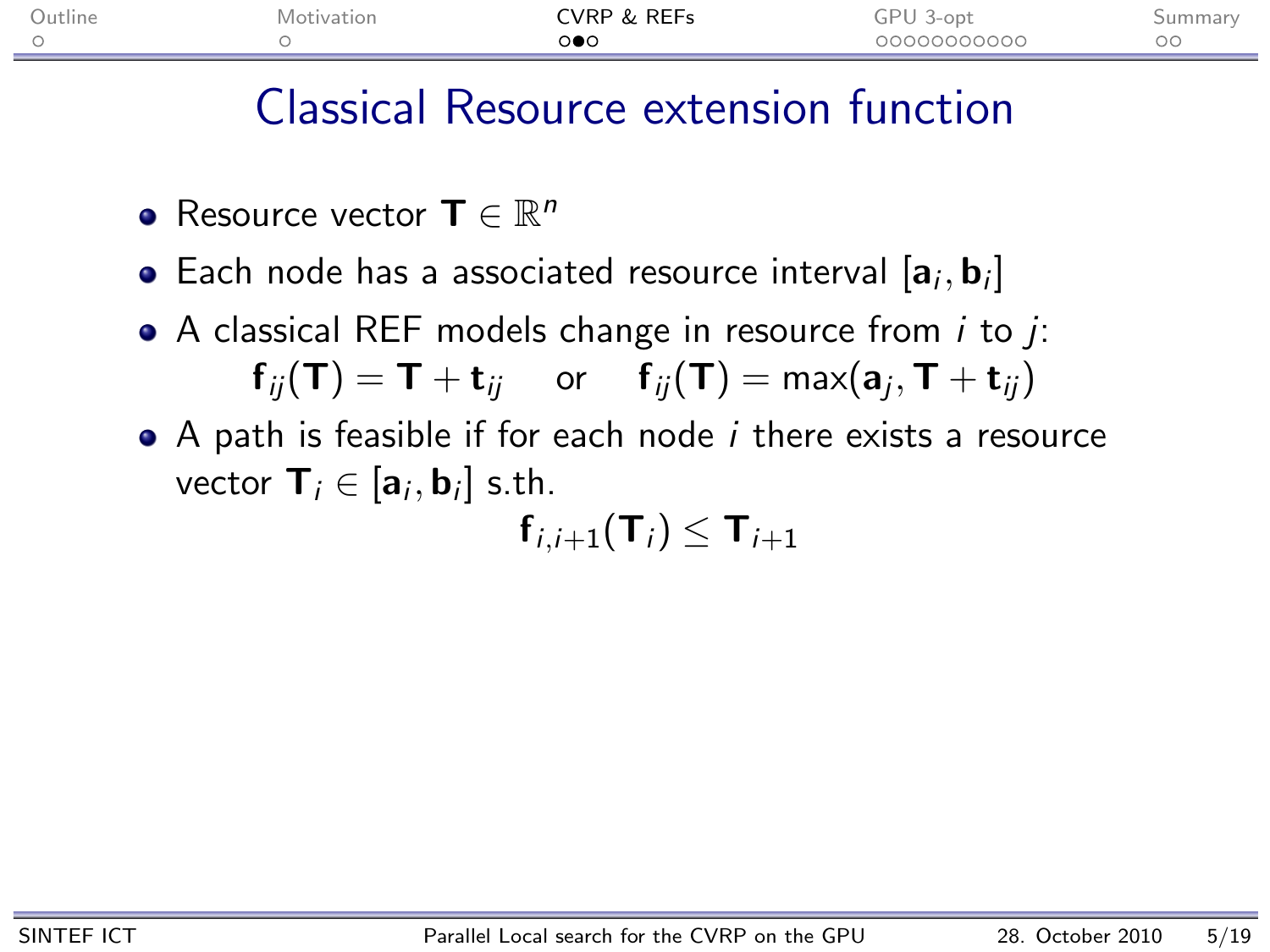| Jutline | Motivation | <b>VRP &amp; REFs</b> | 3-opt<br>JГ<br>ີ |    |
|---------|------------|-----------------------|------------------|----|
|         |            | ಂ∙                    | 00000000000      | ОC |
|         |            |                       |                  |    |

#### Classical Resource extension function

- Resource vector  $\mathbf{T} \in \mathbb{R}^n$
- Each node has a associated resource interval  $[\mathsf{a}_i, \mathsf{b}_i]$
- $\bullet$  A classical REF models change in resource from *i* to *i*:  ${\mathbf f}_{ij}({\mathsf T})={\mathsf T}+{\mathbf t}_{ij}$  or  ${\mathsf f}_{ij}({\mathsf T})=\max({\mathbf a}_j,{\mathsf T}+{\mathbf t}_{ij})$
- A path is feasible if for each node *i* there exists a resource vector  $\mathbf{T}_i \in [\mathbf{a}_i, \mathbf{b}_i]$  s.th.  $f_{i,i+1}({\bf T}_i) \le {\bf T}_{i+1}$

Segment hierarchy  $\Rightarrow$  Constant time move evaluation

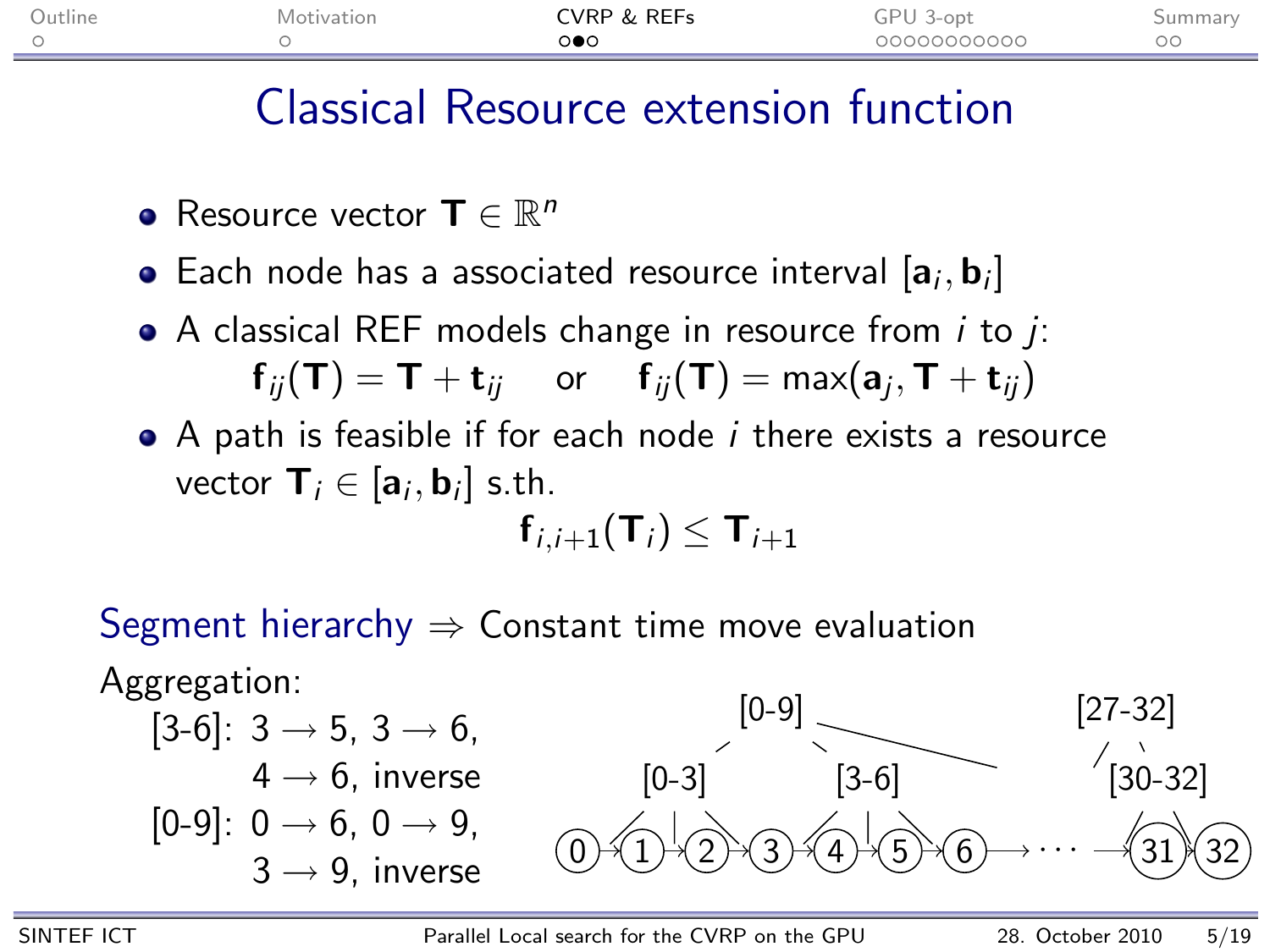| CVRP & REFs<br>Outline<br>GPU 3-opt<br>Motivation<br>00000000000<br>$\circ \circ \bullet$ | Summary<br>ОC |
|-------------------------------------------------------------------------------------------|---------------|

#### Method

#### Initial solution

• Star solution: A single route to each customer



Simple method: Local search with 3-opt move on giant tour

- Remove 3 connections/edges  $\Rightarrow$  4 parts
- Reconnect parts in all possible (new) ways  $\Rightarrow$  7 possibilities
- $\Rightarrow$   $(7/6)(n-1)(n-2)(n-3)$  moves  $(n:\text{\#nodes in solution})$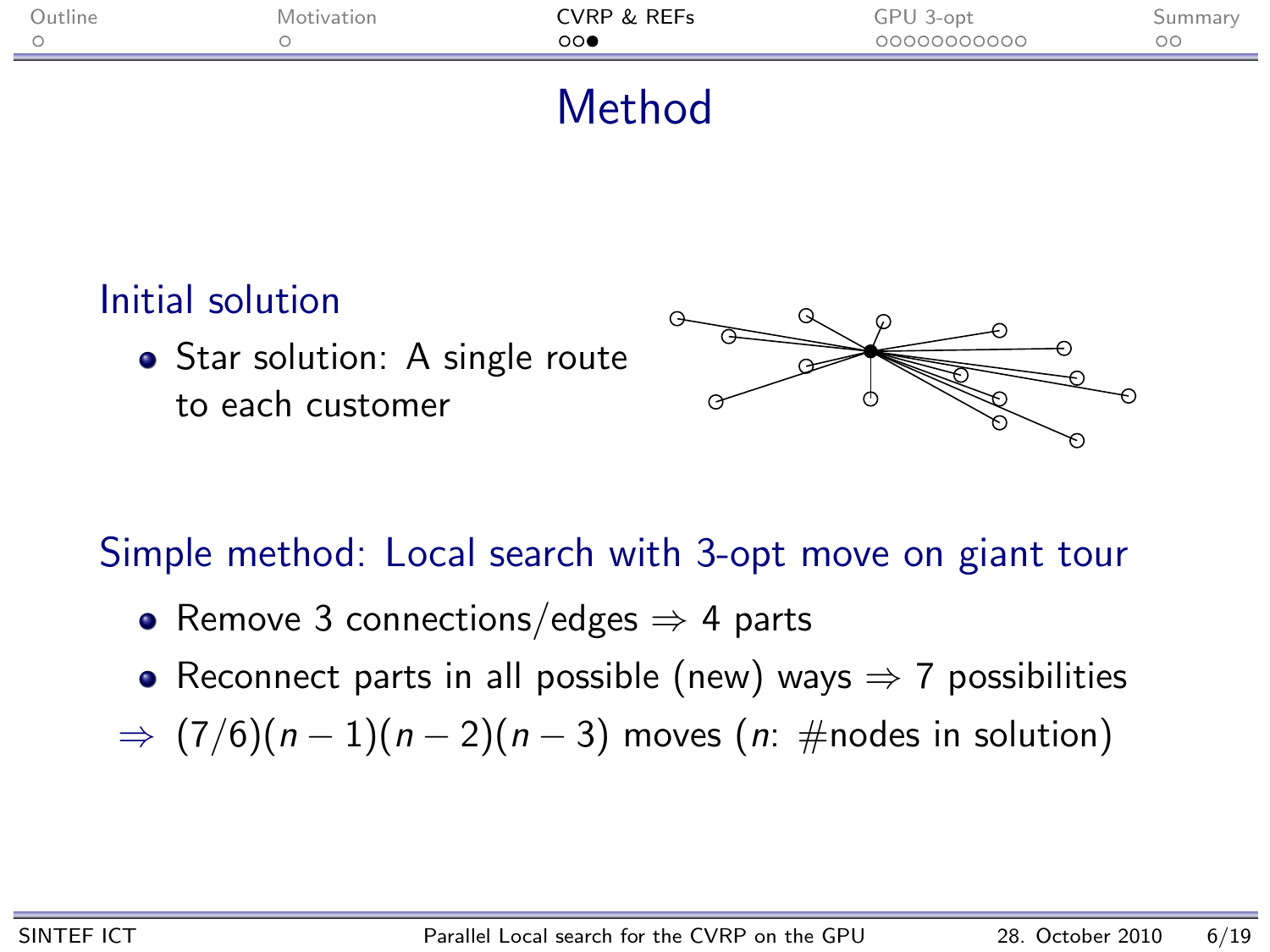| Jutline | Mc<br>51377 | レヒレー<br>VKI<br>ــ | GPU<br>3-ont | 11 1 1 <i>c</i> 11 |
|---------|-------------|-------------------|--------------|--------------------|
|         |             | ooo               | 000000000    | ◡◡                 |

## What we do on the GPU

- Once
	- Create neighborhood
- **•** Each iteration
	- Create hierarchy
	- Evaluation of capacity constraint and length objective for each move
	- Choosing best move
- <span id="page-7-0"></span> $\Rightarrow$  Neighborhood and hierarchy live whole time on GPU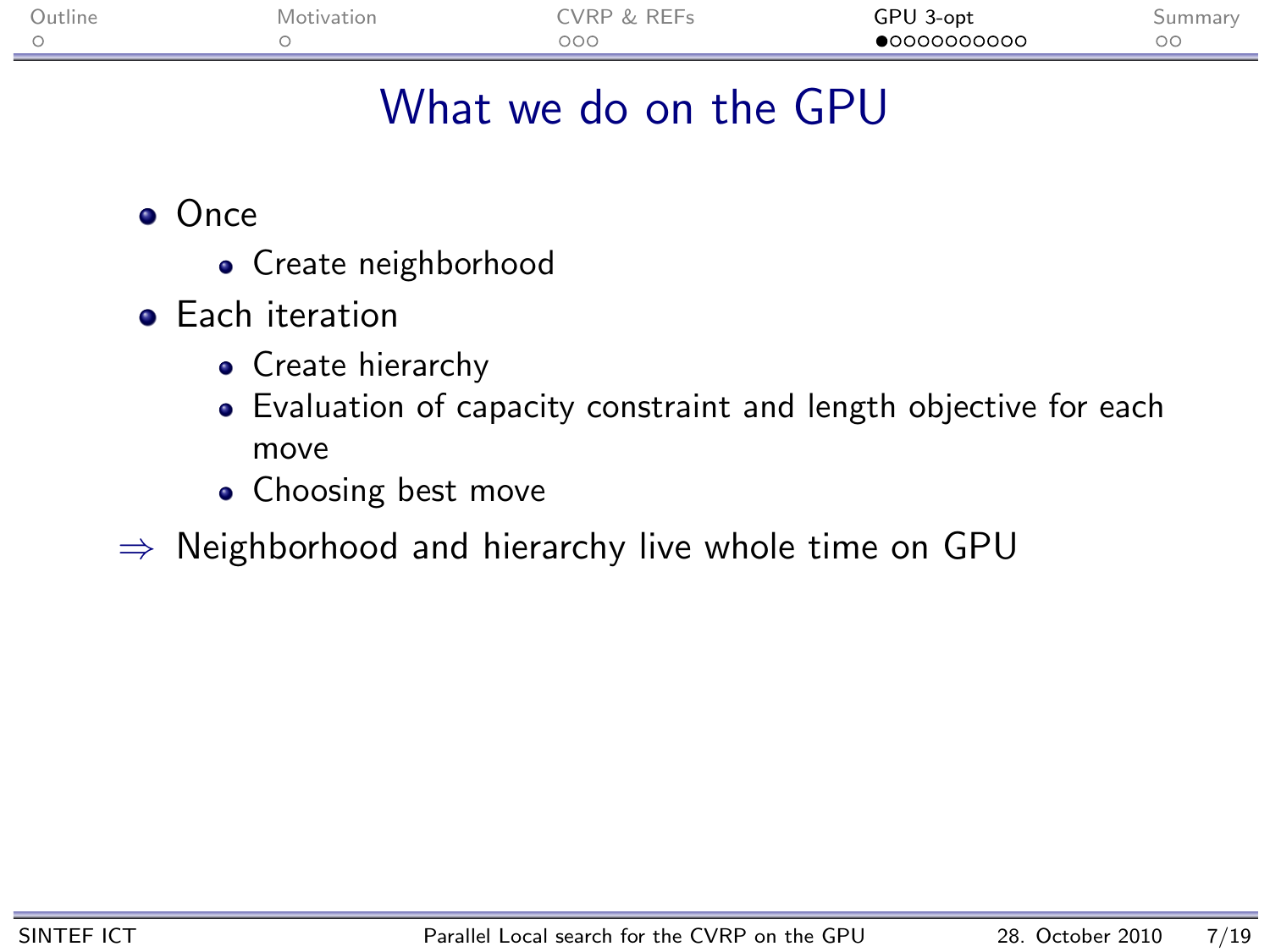| Jutline | Motivation | <b>RFFs</b><br><b>VRP</b> | GPU<br>3-opt |    |
|---------|------------|---------------------------|--------------|----|
|         |            | DOC                       | •00000000000 | ОC |

## What we do on the GPU

**o** Once

- Create neighborhood
- **•** Each iteration
	- Create hierarchy
	- Evaluation of capacity constraint and length objective for each move
	- Choosing best move
- $\Rightarrow$  Neighborhood and hierarchy live whole time on GPU

Both codes not optimized!



SINTEF ICT [Parallel Local search for the CVRP on the GPU](#page-0-0) 28. October 2010 7/19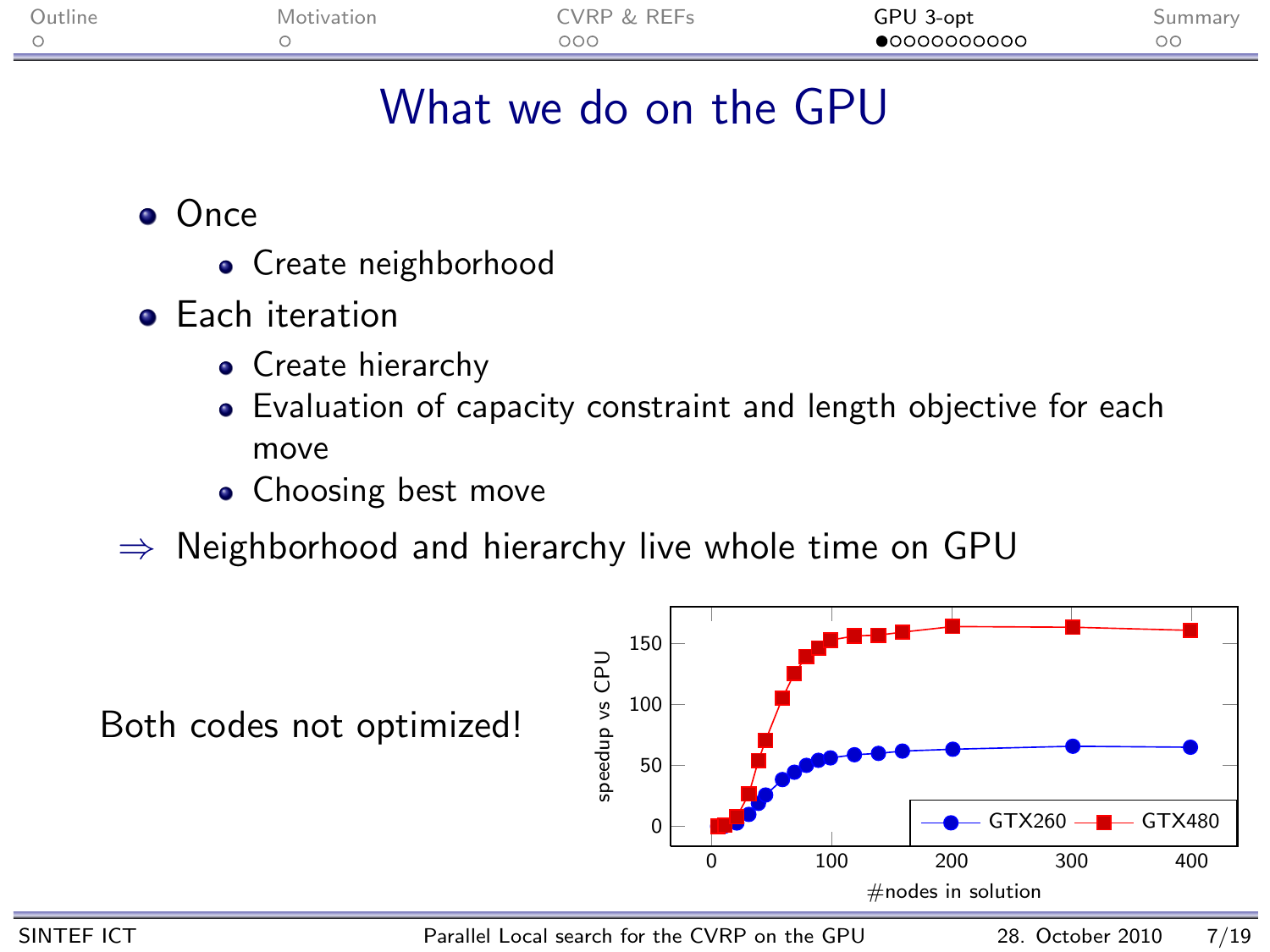| Jutline | IOI | `VRI<br><b>Lat. Lat.</b><br>ــ | 3-opt<br>a. |                     |
|---------|-----|--------------------------------|-------------|---------------------|
|         |     | <b>The art of the </b><br>UUU  | 000000000   | $\sim$ $\sim$<br>◡◡ |

## What we do on the GPU

- Once
	- Create neighborhood
- **•** Each iteration
	- Create hierarchy
	- Evaluation of capacity constraint and length objective for each move
	- Choosing best move
- $\Rightarrow$  Neighborhood and hierarchy live whole time on GPU



SINTEF ICT [Parallel Local search for the CVRP on the GPU](#page-0-0) 28. October 2010 7/19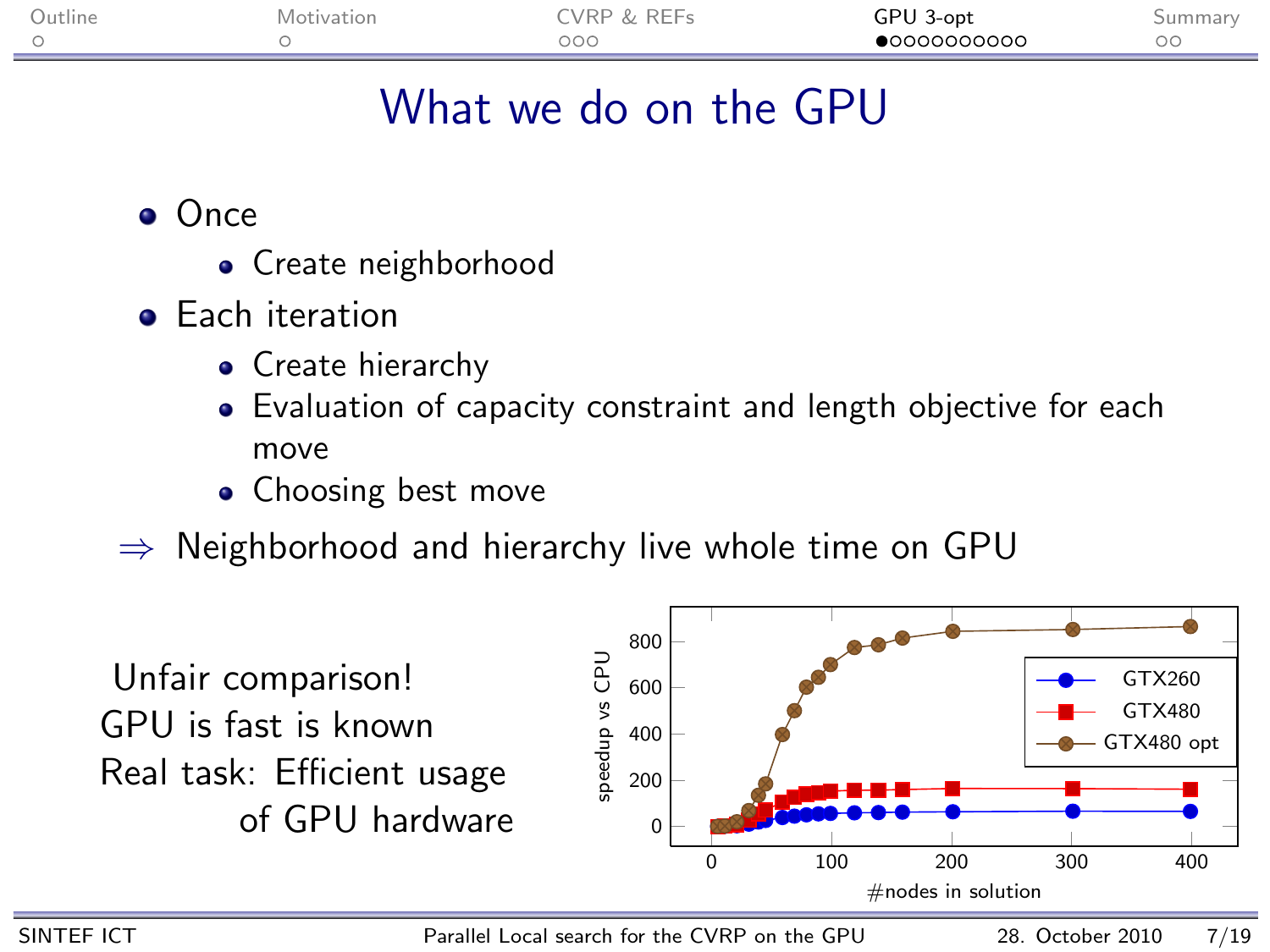| <b>Dutline</b> |  | TVRP & REFs<br>ooo | GPU 3-opt<br>00000000000 | 5 ummar<br>OС |
|----------------|--|--------------------|--------------------------|---------------|
|                |  |                    |                          |               |

#### GPU analysis

#### Look at data for largest available solution (399 nodes)

|           |      |         | Time Time % Bandwidth L1 hit Ipc |           |          |
|-----------|------|---------|----------------------------------|-----------|----------|
|           | (ms) | $(\% )$ | (Gbyte/sec) (%)                  |           | $\leq$ 2 |
|           | 1069 | 42.5    | 12.2                             | 75.4 0.73 |          |
| First try | 1410 | 56.1    | 33.5                             | 80.8 0.68 |          |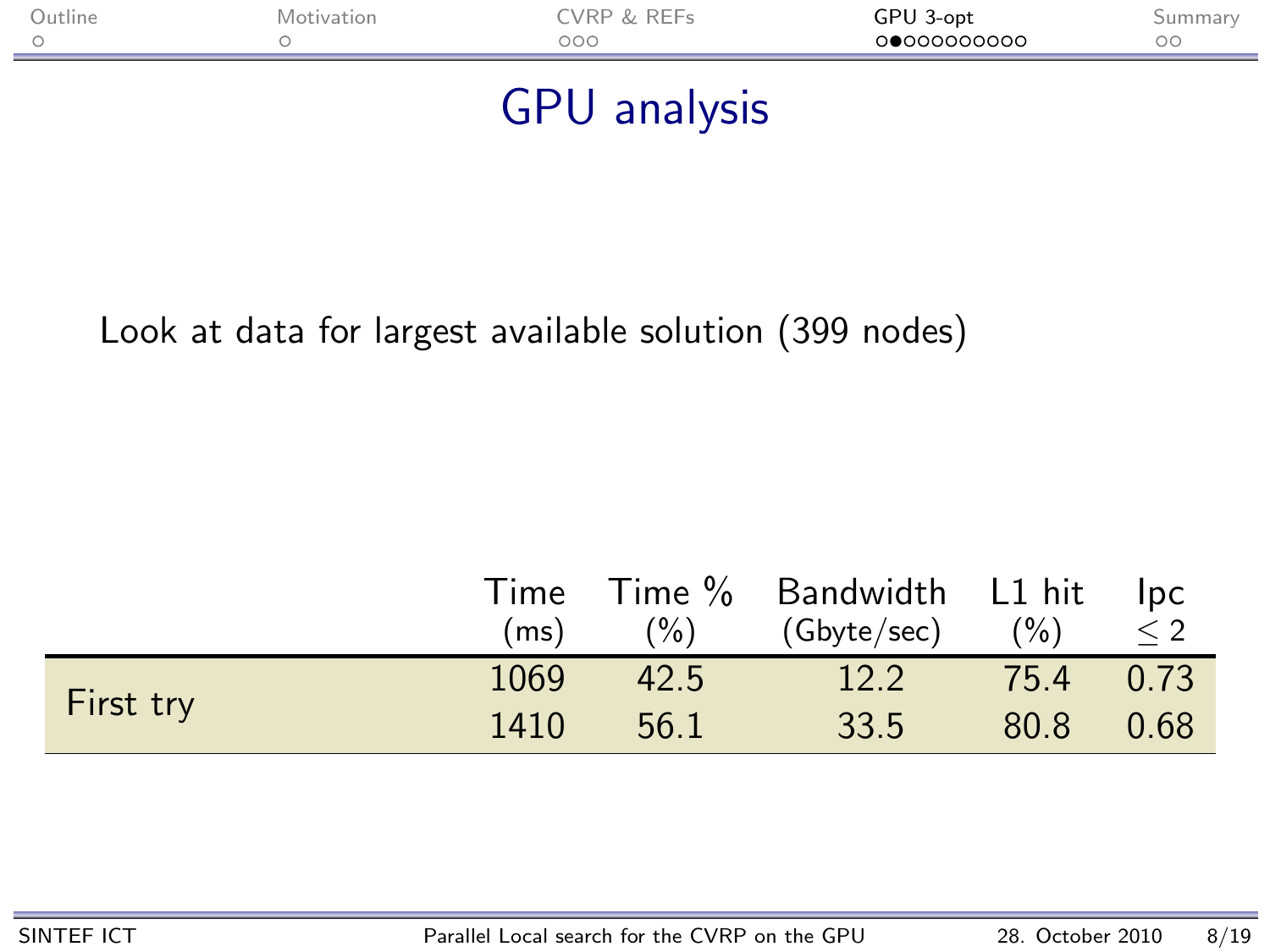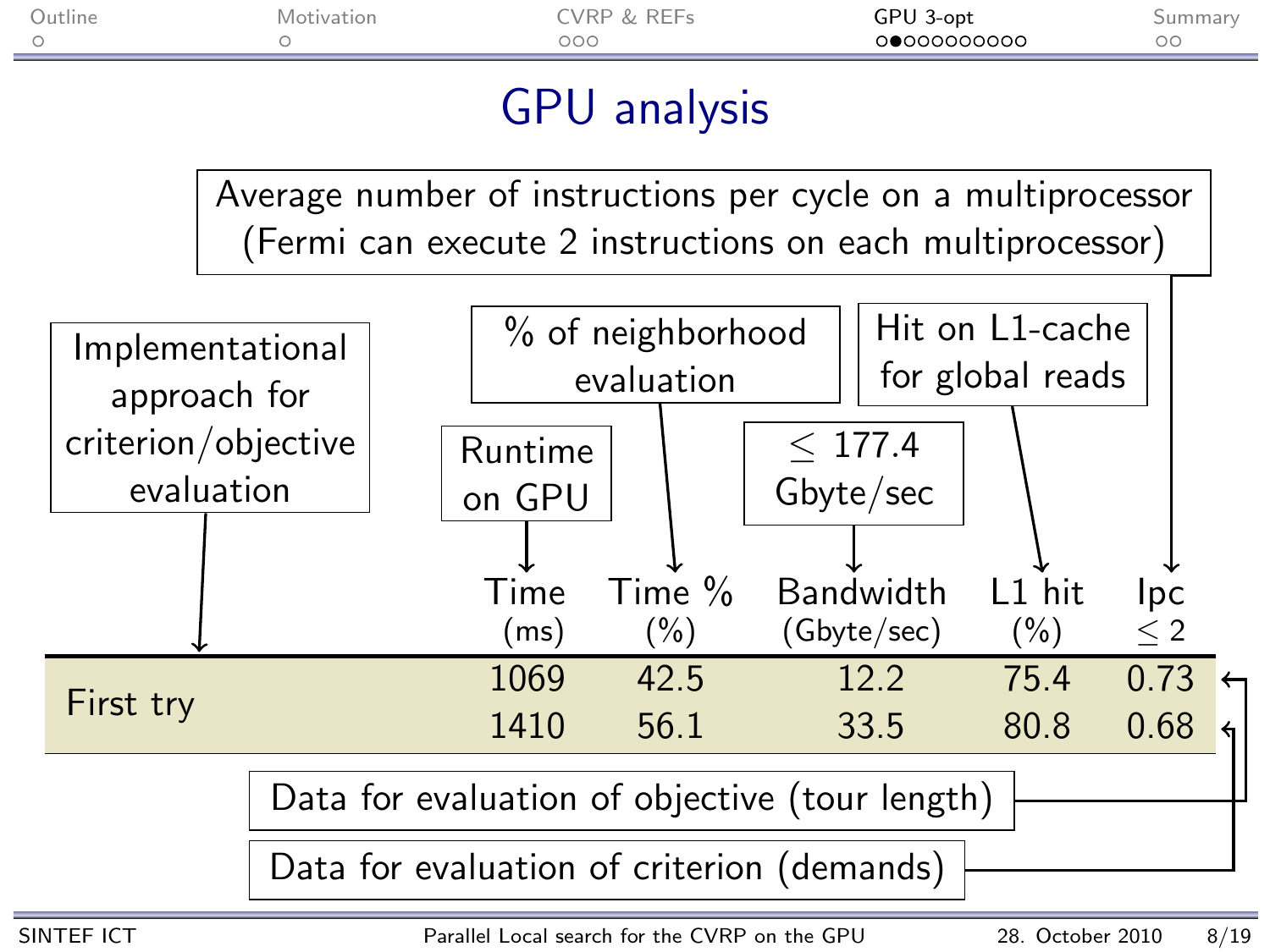| Outline<br>$\circ$  | Motivation<br>◠ |              | CVRP & REFs<br>000 |                                        | GPU 3-opt<br>0000000000 | Summary<br>$\circ$ |  |
|---------------------|-----------------|--------------|--------------------|----------------------------------------|-------------------------|--------------------|--|
| <b>GPU</b> analysis |                 |              |                    |                                        |                         |                    |  |
|                     |                 | Time<br>(ms) | $(\% )$            | Time % Bandwidth L1 hit<br>(Gbyte/sec) | $(\% )$                 | Ipc<br>$\leq 2$    |  |
| First try           |                 | 1069<br>1410 | 42.5<br>56.1       | 12.2<br>33.5                           | 75.4<br>80.8            | 0.73<br>0.68       |  |

- Number of registers per thread limited to 32 as compile option  $\Rightarrow$  Set to 64
- Only 32 threads per block, increase
- Default 16k Cache, change to 48k

 $\equiv$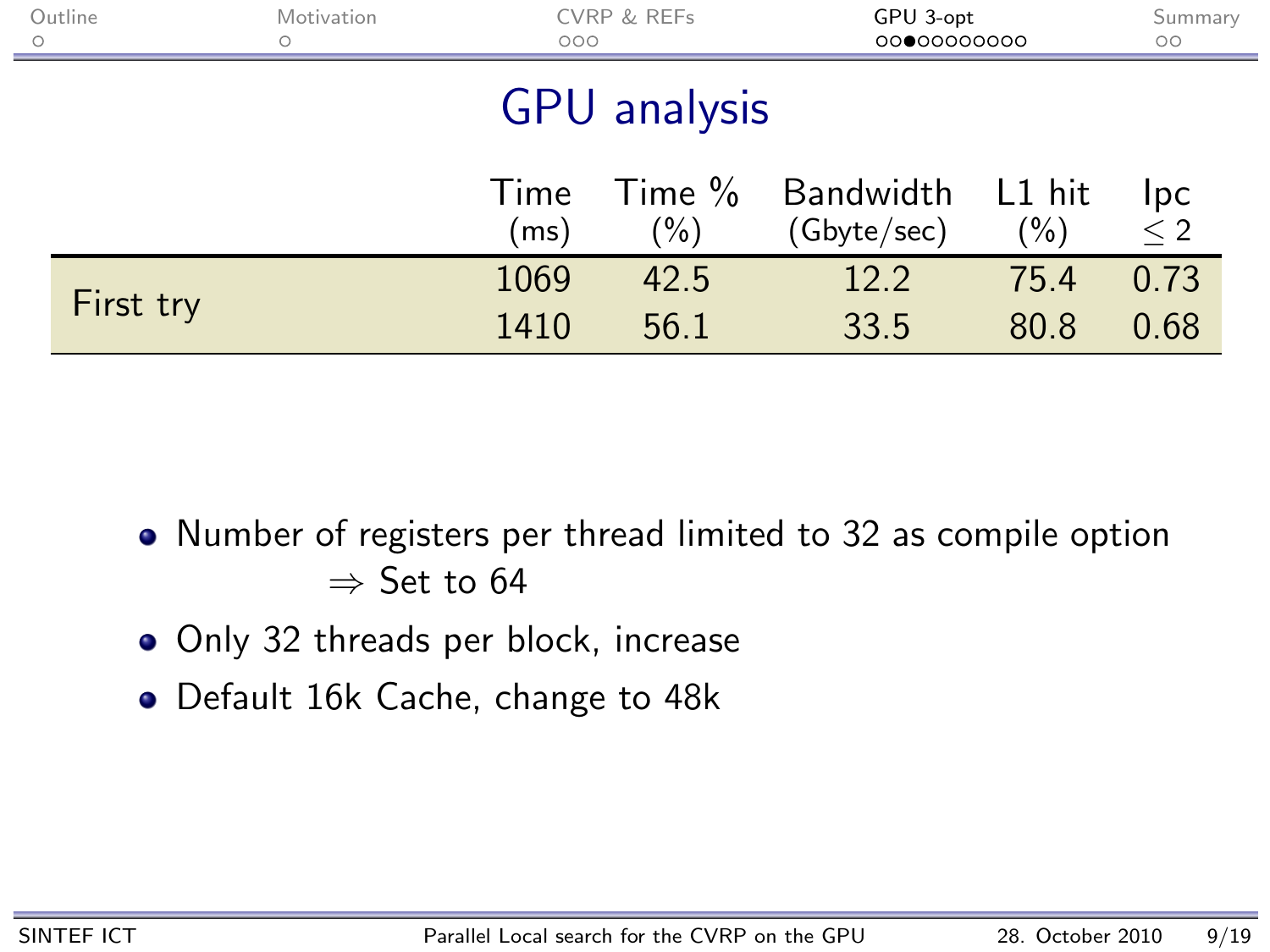| Outline<br>$\circ$  | Motivation             | CVRP & REFs<br>000 |                     | GPU 3-opt<br>0000000000         |                     | Summary<br>$\circ$     |
|---------------------|------------------------|--------------------|---------------------|---------------------------------|---------------------|------------------------|
| <b>GPU</b> analysis |                        |                    |                     |                                 |                     |                        |
|                     |                        | Time<br>(ms)       | Time $%$<br>$(\% )$ | <b>Bandwidth</b><br>(Gbyte/sec) | $L1$ hit<br>$(\% )$ | <b>Ipc</b><br>$\leq 2$ |
|                     |                        | 1069               | 42.5                | 12.2                            | 75.4                | 0.73                   |
| First try           |                        | 1410               | 56.1                | 33.5                            | 80.8                | 0.68                   |
|                     | Max 64 registers,      | 475                | 40.8                | 68.8                            | 86.2                | 1.64                   |
|                     | 128 threads, 48k Cache | 657                | 56.3                | 119.6                           | 93.3                | 1.39                   |

Currently use of array for 4 parts in 3-opt

 $\Rightarrow$  In local memory (slow)

 $\Rightarrow$  Store in registers

(Registers per thread: before: 32/39, after: 32/37)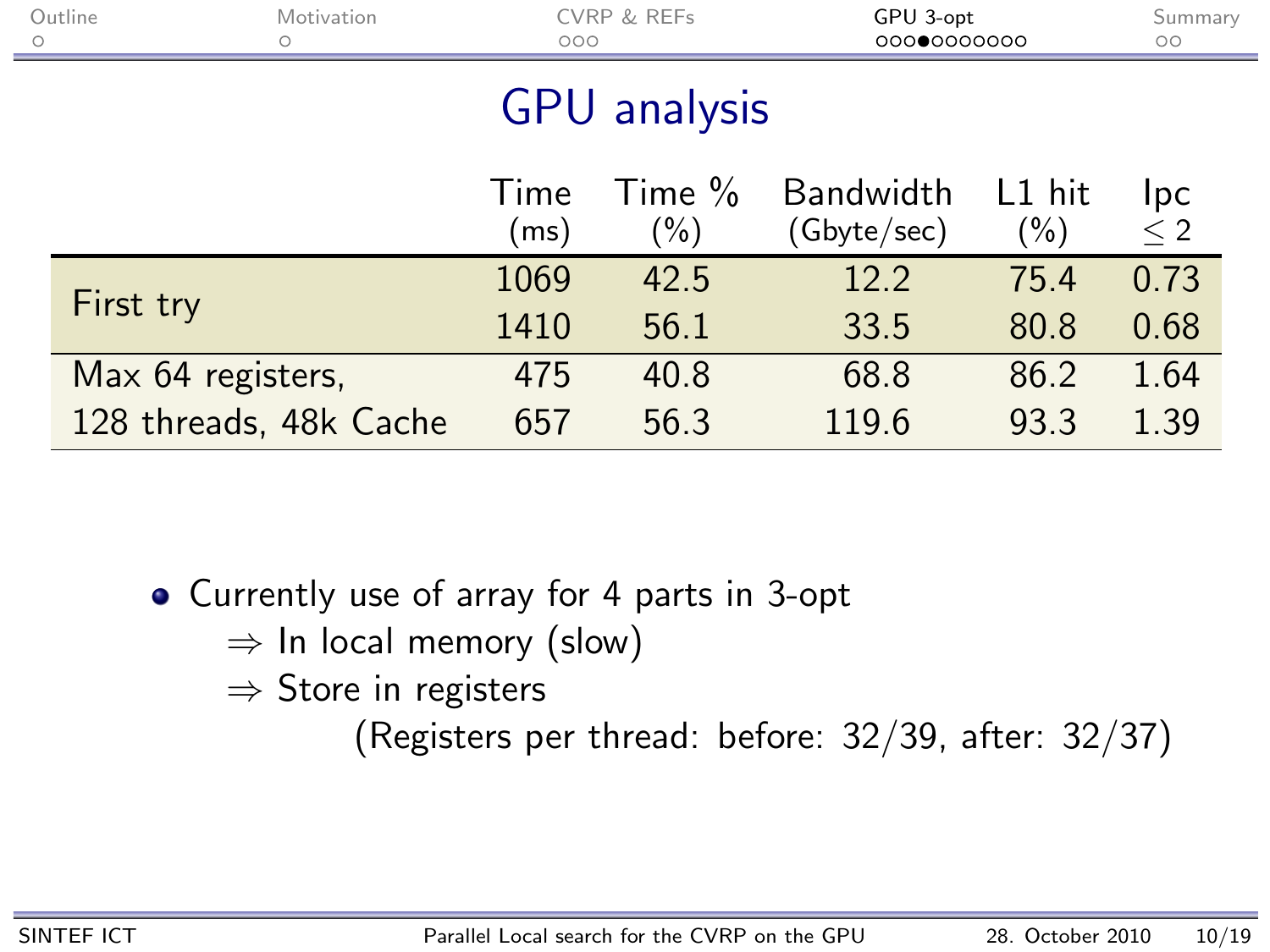| Outline<br>$\circ$ | Motivation             | CVRP & REFs<br>000 |                     | GPU 3-opt<br>00000000000        |                    | Summary<br>$\circ$ |
|--------------------|------------------------|--------------------|---------------------|---------------------------------|--------------------|--------------------|
|                    |                        |                    | <b>GPU</b> analysis |                                 |                    |                    |
|                    |                        | Time<br>(ms)       | Time $%$<br>$(\%)$  | <b>Bandwidth</b><br>(Gbyte/sec) | $L1$ hit<br>$(\%)$ | Ipc<br>$\leq 2$    |
|                    |                        | 1069               | 42.5                | 12.2                            | 75.4               | 0.73               |
| First try          |                        | 1410               | 56.1                | 33.5                            | 80.8               | 0.68               |
| Max 64 registers,  |                        | 475                | 40.8                | 68.8                            | 86.2               | 1.64               |
|                    | 128 threads, 48k Cache | 657                | 56.3                | 119.6                           | 93.3               | 1.39               |
|                    |                        | 479                | 45.3                | 24.6                            | 89.2               | 1.60               |
| Parts in registers |                        | 544                | 51.1                | 49.6                            | 95.5               | 1.60               |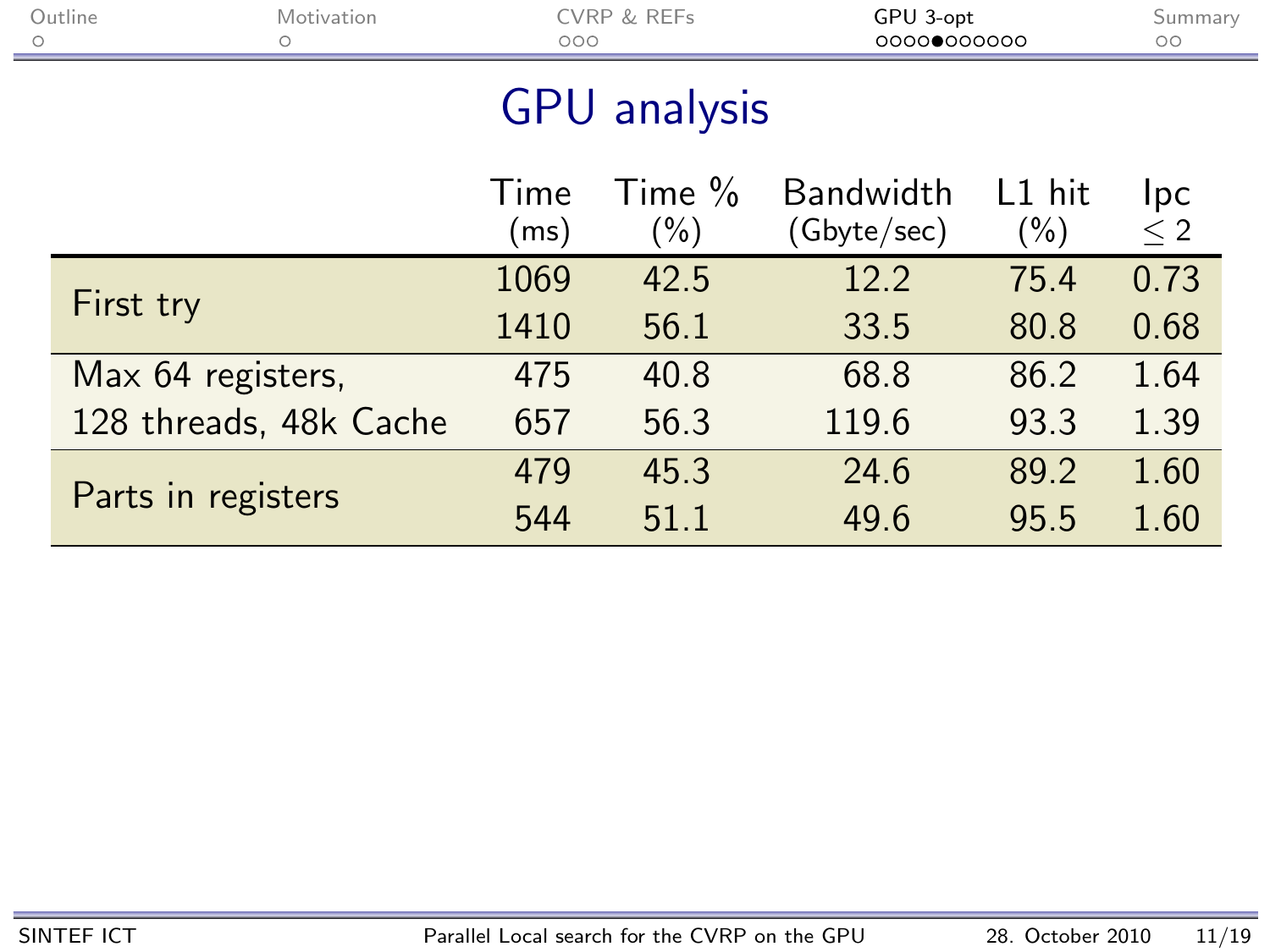| Outline | Motivation | <b>VRP &amp; REFs</b> | GPU 3-opt   |                      |
|---------|------------|-----------------------|-------------|----------------------|
|         |            | DOC                   | 00000000000 | $\sim$ $\sim$<br>DC. |

## Array of Structures or Structure of Arrays

#### A hierarchy segment has 4 entries:

- $\bullet$  Interval [a, b]
- $\bullet$  Cost t
- $\bullet$  Feasible information  $f$

#### Array of Structures

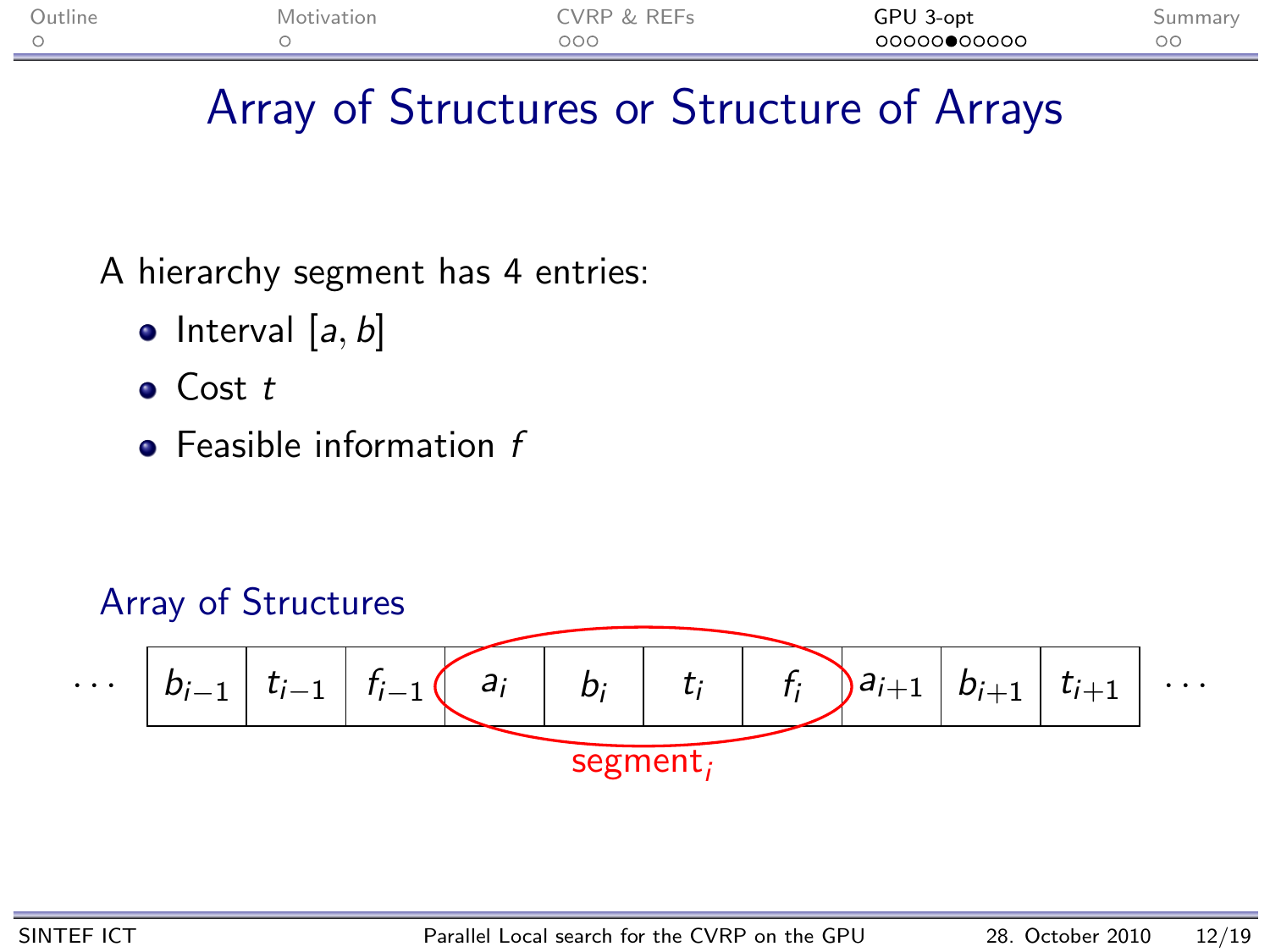| Outline | Motivation | <b><i>CVRP &amp; REFs</i></b> | GPU 3-opt   | oummary |
|---------|------------|-------------------------------|-------------|---------|
|         |            | DОC                           | 00000000000 |         |

## Array of Structures or Structure of Arrays

#### Array of Structures



## Structure of Arrays

Normally:

- Neighboring threads access neighboring entries
- Better coalescing
- **•** Fewer transactions
- **•** Faster

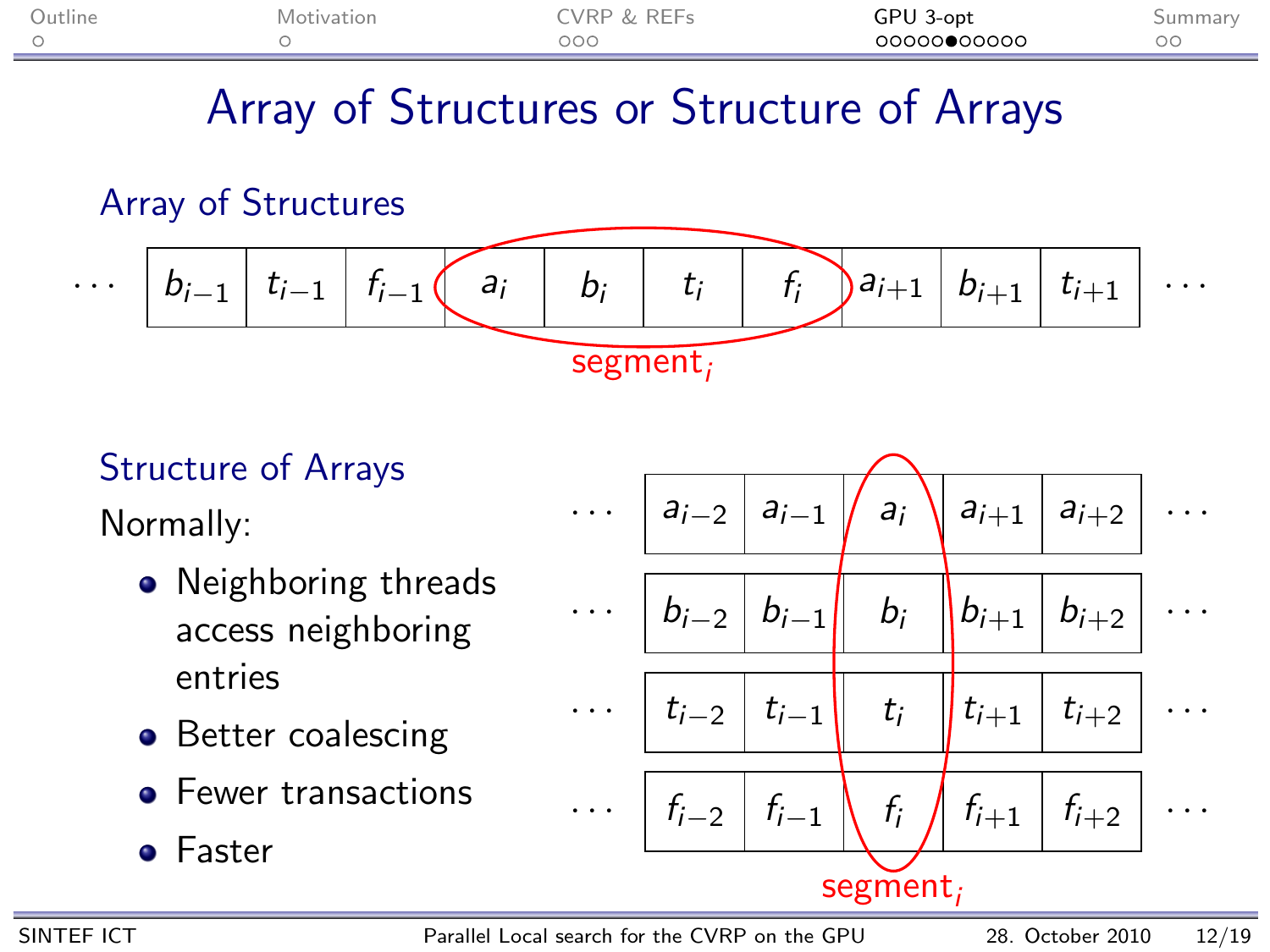| Outline                | CVRP & REFs<br>Motivation<br>000 |                      | GPU 3-opt<br>00000000000        |                   | Summary<br>$\circ$ |  |  |
|------------------------|----------------------------------|----------------------|---------------------------------|-------------------|--------------------|--|--|
| <b>GPU</b> analysis    |                                  |                      |                                 |                   |                    |  |  |
|                        | Time<br>(ms)                     | Time $\%$<br>$(\% )$ | <b>Bandwidth</b><br>(Gbyte/sec) | L1 hit<br>$(\% )$ | Ipc<br>$\leq 2$    |  |  |
|                        | 1069                             | 42.5                 | 12.2                            | 75.4              | 0.73               |  |  |
| First try              | 1410                             | 56.1                 | 33.5                            | 80.8              | 0.68               |  |  |
| Max 64 registers,      | 475                              | 40.8                 | 68.8                            | 86.2              | 1.64               |  |  |
| 128 threads, 48k Cache | 657                              | 56.3                 | 119.6                           | 93.3              | 1.39               |  |  |
|                        | 479                              | 45.3                 | 24.6                            | 89.2              | 1.60               |  |  |
| Parts in registers     | 544                              | 51.1                 | 49.6                            | 95.5              | 1.60               |  |  |
|                        | 479                              | 43.6                 | 24.6                            | 89.2              | 1.60               |  |  |
| Structure of arrays    | 584                              | 53.3                 | 46.7                            | 94.1              | 1.62               |  |  |

- Most accessed hierarchy segments identical
- All data from a segment needed to compute part
- Array of structure: Data cached!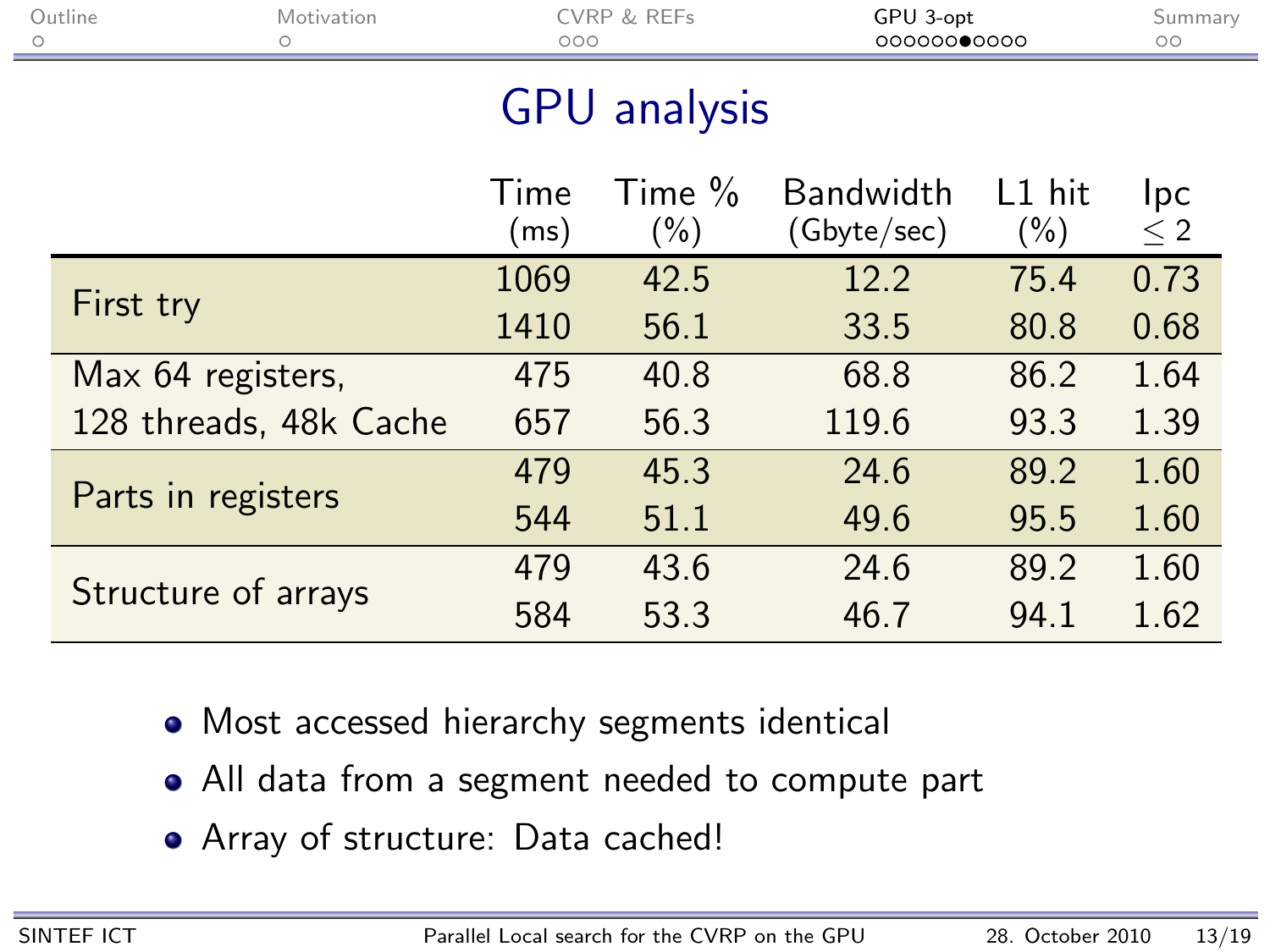| Outline<br>$\circ$  | Motivation             | CVRP & REFs<br>000 |                     | GPU 3-opt<br>00000000000 |                   | Summary<br>$\circ$ |  |  |
|---------------------|------------------------|--------------------|---------------------|--------------------------|-------------------|--------------------|--|--|
| <b>GPU</b> analysis |                        |                    |                     |                          |                   |                    |  |  |
|                     |                        | Time<br>(ms)       | Time $%$<br>$(\% )$ | Bandwidth<br>(Gbyte/sec) | L1 hit<br>$(\% )$ | Ipc<br>$\leq 2$    |  |  |
|                     |                        | 1069               | 42.5                | 12.2                     | 75.4              | 0.73               |  |  |
| First try           |                        | 1410               | 56.1                | 33.5                     | 80.8              | 0.68               |  |  |
| Max 64 registers,   |                        | 475                | 40.8                | 68.8                     | 86.2              | 1.64               |  |  |
|                     | 128 threads, 48k Cache | 657                | 56.3                | 119.6                    | 93.3              | 1.39               |  |  |
|                     |                        | 479                | 45.3                | 24.6                     | 89.2              | 1.60               |  |  |
| Parts in registers  |                        | 544                | 51.1                | 49.6                     | 95.5              | 1.60               |  |  |

and the con-

- So far: Complicated order to ensure access of neighboring structures (most of the times)
- But: Most accessed hierarchy segments identical, reduced coalescing due to array of structures
- $\Rightarrow$  Use simpler order

Ē.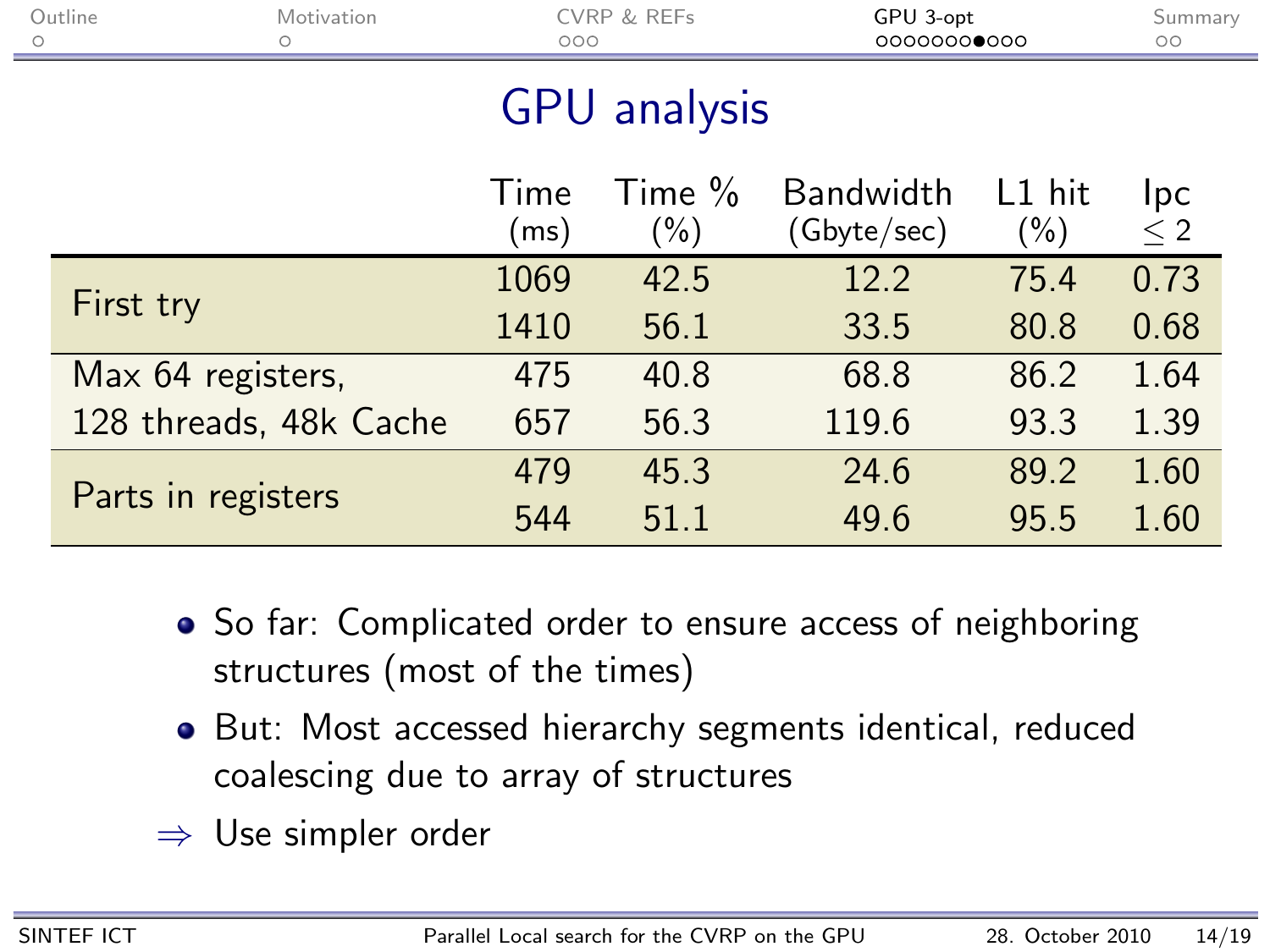| Outline                | Motivation<br>CVRP & REFs<br>000 |              | GPU 3-opt<br>00000000000 |                                 | Summary<br>$\circ$ |                 |  |
|------------------------|----------------------------------|--------------|--------------------------|---------------------------------|--------------------|-----------------|--|
| <b>GPU</b> analysis    |                                  |              |                          |                                 |                    |                 |  |
|                        |                                  | Time<br>(ms) | Time $\%$<br>$(\%)$      | <b>Bandwidth</b><br>(Gbyte/sec) | L1 hit<br>$(\% )$  | Ipc<br>$\leq 2$ |  |
|                        |                                  | 1069         | 42.5                     | 12.2                            | 75.4               | 0.73            |  |
| First try              |                                  | 1410         | 56.1                     | 33.5                            | 80.8               | 0.68            |  |
| Max 64 registers,      |                                  | 475          | 40.8                     | 68.8                            | 86.2               | 1.64            |  |
| 128 threads, 48k Cache |                                  | 657          | 56.3                     | 119.6                           | 93.3               | 1.39            |  |
|                        |                                  | 479          | 45.3                     | 24.6                            | 89.2               | 1.60            |  |
| Parts in registers     |                                  | 544          | 51.1                     | 49.6                            | 95.5               | 1.60            |  |
| Simpler order          |                                  | 295          | 42.3                     | 38.4                            | 86.6               | 1.59            |  |
| (array of structures)  |                                  | 369          | 53.0                     | 86.2                            | 92.7               | 1.54            |  |

- Modulo operations expensive
- Integer division expensive
- Both can be replaced by bitwise operations for powers of 2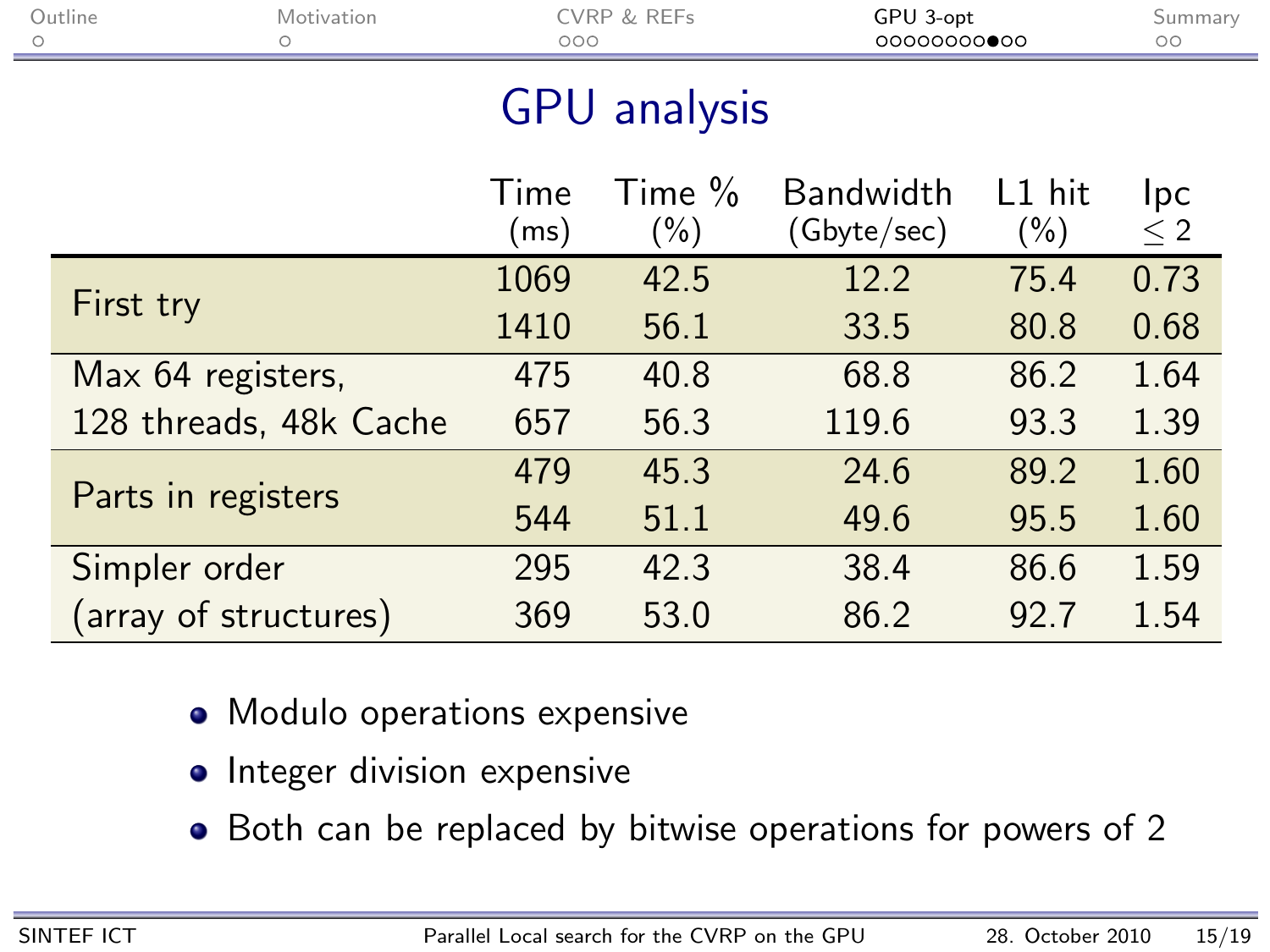|                     |                                                                                                                                                           | GPU 3-opt<br>0000000000         |                   | Summary<br>$\circ$ |  |  |  |
|---------------------|-----------------------------------------------------------------------------------------------------------------------------------------------------------|---------------------------------|-------------------|--------------------|--|--|--|
| <b>GPU</b> analysis |                                                                                                                                                           |                                 |                   |                    |  |  |  |
| Time<br>(ms)        | Time $\%$<br>$(\%)$                                                                                                                                       | <b>Bandwidth</b><br>(Gbyte/sec) | L1 hit<br>$(\% )$ | Ipc<br>$\leq 2$    |  |  |  |
| 1069                | 42.5                                                                                                                                                      | 12.2                            | 75.4              | 0.73               |  |  |  |
| 1410                | 56.1                                                                                                                                                      | 33.5                            | 80.8              | 0.68               |  |  |  |
| 475                 | 40.8                                                                                                                                                      | 68.8                            | 86.2              | 1.64               |  |  |  |
| 657                 | 56.3                                                                                                                                                      | 119.6                           | 93.3              | 1.39               |  |  |  |
| 479                 | 45.3                                                                                                                                                      | 24.6                            | 89.2              | 1.60               |  |  |  |
| 544                 | 51.1                                                                                                                                                      | 49.6                            | 95.5              | 1.60               |  |  |  |
| 295                 | 42.3                                                                                                                                                      | 38.4                            | 86.6              | 1.59               |  |  |  |
| 369                 | 53.0                                                                                                                                                      | 86.2                            | 92.7              | 1.54               |  |  |  |
| 213                 | 39.4                                                                                                                                                      | 52.8                            | 87.8              | 1.60               |  |  |  |
| 295                 | 54.5                                                                                                                                                      | 104.1                           | 93.1              | 1.52               |  |  |  |
|                     | Motivation<br>Max 64 registers,<br>128 threads, 48k Cache<br>Parts in registers<br>(array of structures)<br>Modulo computations<br>switched to base 2 op. | <b>CVRP &amp; REFs</b><br>000   |                   |                    |  |  |  |

- So far single precision
- What about double precision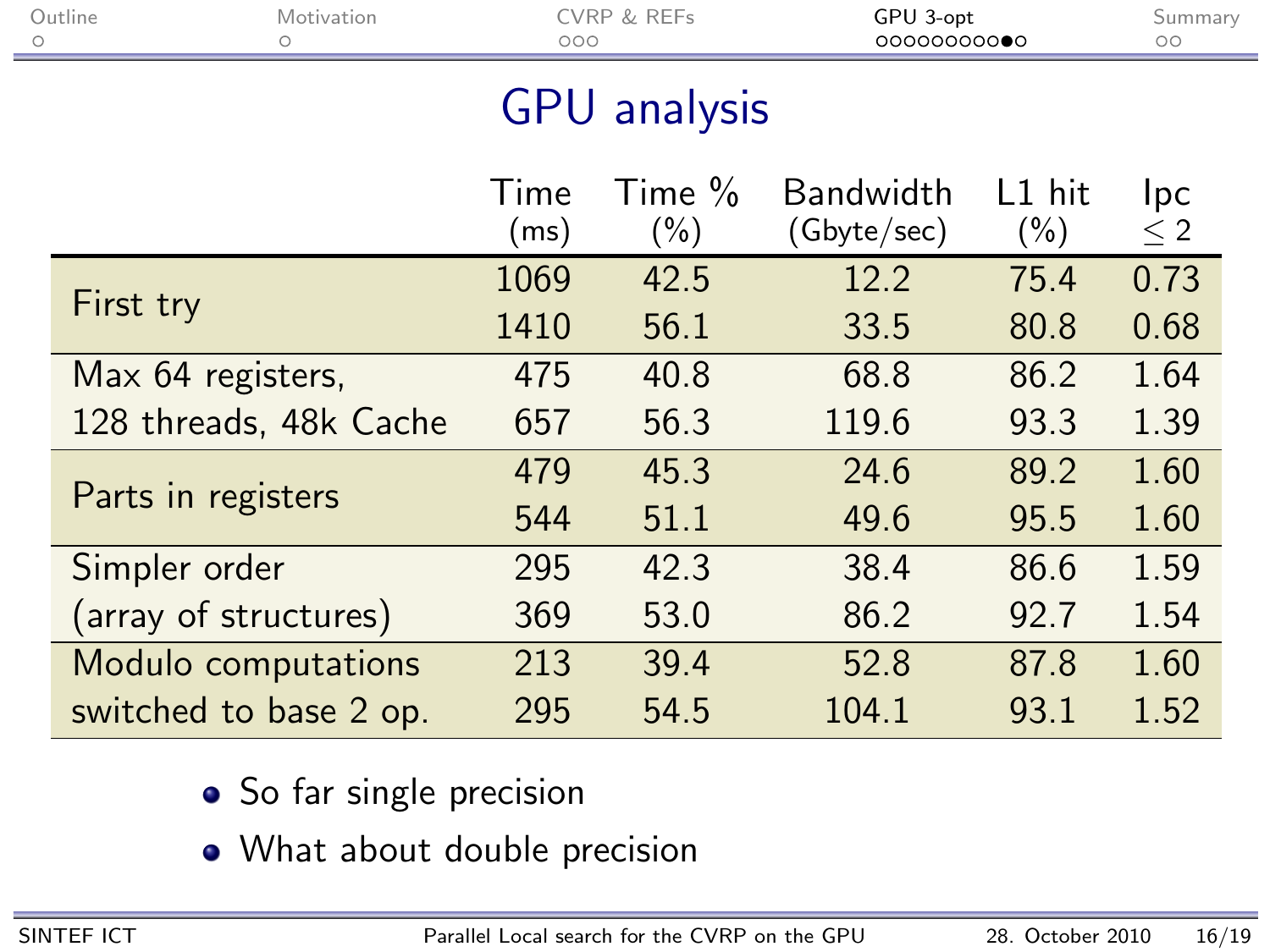| Outline<br>Ο    | Motivation<br>Ο        | CVRP & REFs<br>000 |                     | GPU 3-opt<br>0000000000         |                     | Summary<br>$\circ$ |
|-----------------|------------------------|--------------------|---------------------|---------------------------------|---------------------|--------------------|
|                 |                        |                    | <b>GPU</b> analysis |                                 |                     |                    |
|                 |                        | Time<br>(ms)       | Time %<br>$(\% )$   | <b>Bandwidth</b><br>(Gbyte/sec) | $L1$ hit<br>$(\% )$ | Ipc<br>$\leq 2$    |
|                 |                        | 1069               | 42.5                | 12.2                            | 75.4                | 0.73               |
| First try       |                        | 1410               | 56.1                | 33.5                            | 80.8                | 0.68               |
|                 | Max 64 registers,      | 475                | 40.8                | 68.8                            | 86.2                | 1.64               |
|                 | 128 threads, 48k Cache | 657                | 56.3                | 119.6                           | 93.3                | 1.39               |
|                 | Parts in registers     | 479                | 45.3                | 24.6                            | 89.2                | 1.60               |
|                 |                        | 544                | 51.1                | 49.6                            | 95.5                | 1.60               |
| Simpler order   |                        | 295                | 42.3                | 38.4                            | 86.6                | 1.59               |
|                 | (array of structures)  | 369                | 53.0                | 86.2                            | 92.7                | 1.54               |
|                 | Modulo computations    | 213                | 39.4                | 52.8                            | 87.8                | 1.60               |
|                 | switched to base 2 op. | 295                | 54.5                | 104.1                           | 93.1                | 1.52               |
|                 | Double precision       | 215                | 38.9                | 69.3                            | 87.8                | 1.60               |
| for tour length |                        | 295                | 53.2                | 104.1                           | 93.1                | 1.52               |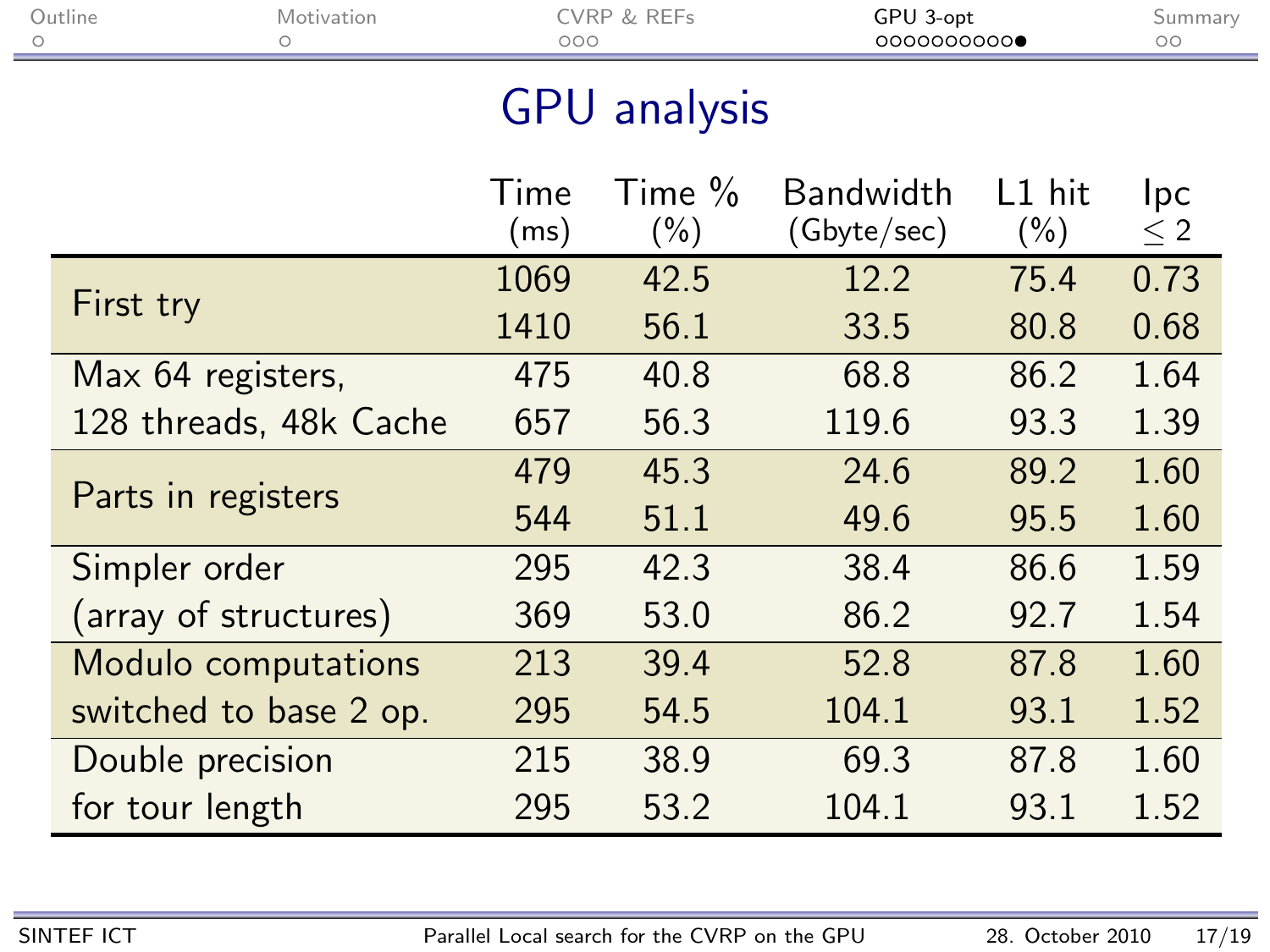| Outline | Motivation | <b><i>NRP &amp; REFs</i></b> | GPU 1<br>3-opt | วนmmarv |
|---------|------------|------------------------------|----------------|---------|
|         |            | 000                          | 00000000000    |         |

## Summary & Future Work

#### **Summary**

- Local search suited for data parallelism
- Use of GPU can lead to significant speed ups
- Challenge to get full performance of GPU

#### Future Work

- Larger solutions: memory limit
- More advanced strategies such as metaheuristics
- Keep CPU and GPU busy
- <span id="page-22-0"></span>• Richer problems